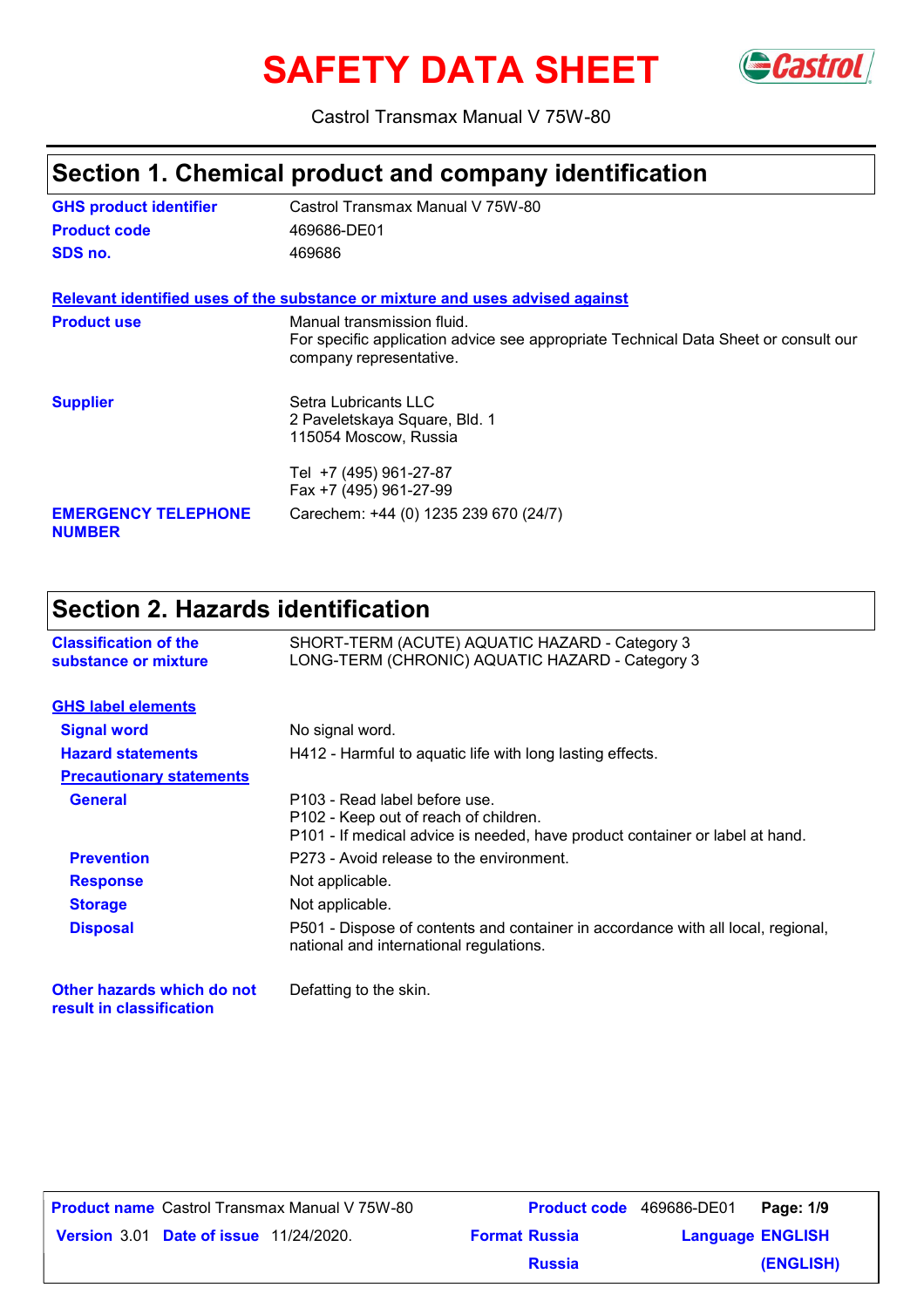## **Section 3. Composition/information on ingredients**

#### **Substance/mixture**

Mixture

Synthetic base stock. Proprietary performance additives.

| <b>Ingredient name</b>                                                                            | $\frac{9}{6}$            | <b>CAS number</b>                  |
|---------------------------------------------------------------------------------------------------|--------------------------|------------------------------------|
| 1-Decene, homopolymer, hydrogenated<br>Dec-1-ene, homopolymer, hydrogenated Dec-1-ene, oligomers, | ≥25 - ≤50<br>$≥25 - ≤50$ | 68037-01-4<br>68037-01-4           |
| hydrogenated<br>Phosphoric acid esters, amine salt<br>Base oil - unspecified                      | ≤3<br>≤3                 | Proprietary<br>Varies - See Key to |
| Distillates (petroleum), solvent-dewaxed heavy paraffinic                                         | ≤3                       | abbreviations<br>64742-65-0        |
| Alkenyl amine<br>isodecyl methacrylate                                                            | ≤0.3<br>≤0.3             | Confidential.<br>29964-84-9        |
| dec-1-ene                                                                                         | ≤0.3                     | 872-05-9                           |

**There are no additional ingredients present which, within the current knowledge of the supplier and in the concentrations applicable, are classified as hazardous to health or the environment and hence require reporting in this section.**

**Occupational exposure limits, if available, are listed in Section 8.**

### **Section 4. First aid measures**

| <b>Description of necessary first aid measures</b> |                                                                                                                                                                                                                                                                                                |
|----------------------------------------------------|------------------------------------------------------------------------------------------------------------------------------------------------------------------------------------------------------------------------------------------------------------------------------------------------|
| <b>Inhalation</b>                                  | If inhaled, remove to fresh air. Get medical attention if symptoms occur.                                                                                                                                                                                                                      |
| <b>Ingestion</b>                                   | Do not induce vomiting unless directed to do so by medical personnel. Never give<br>anything by mouth to an unconscious person. If unconscious, place in recovery<br>position and get medical attention immediately. Get medical attention if adverse<br>health effects persist or are severe. |
| <b>Skin contact</b>                                | Wash skin thoroughly with soap and water or use recognised skin cleanser.<br>Remove contaminated clothing and shoes. Wash clothing before reuse. Clean<br>shoes thoroughly before reuse. Get medical attention if symptoms occur.                                                              |
| <b>Eye contact</b>                                 | In case of contact, immediately flush eyes with plenty of water for at least 15<br>minutes. Eyelids should be held away from the eyeball to ensure thorough rinsing.<br>Check for and remove any contact lenses. Get medical attention.                                                        |
| Most important symptoms/offocts, acuto and dolared |                                                                                                                                                                                                                                                                                                |

**Most important symptoms/effects, acute and delayed** See Section 11 for more detailed information on health effects and symptoms.

|  |  | See Section TT for more detailed implifiation on health effects and symptoms.                                   |  |  |  |  |  |  |  |
|--|--|-----------------------------------------------------------------------------------------------------------------|--|--|--|--|--|--|--|
|  |  | <u>Indication of immediate medical attention and special treatment needed, if necessary</u>                     |  |  |  |  |  |  |  |
|  |  | and the state of the state of the state of the state of the state of the state of the state of the state of the |  |  |  |  |  |  |  |

| <b>Specific treatments</b>        | No specific treatment.                                                                                                                                                      |
|-----------------------------------|-----------------------------------------------------------------------------------------------------------------------------------------------------------------------------|
| <b>Notes to physician</b>         | Treatment should in general be symptomatic and directed to relieving any effects.                                                                                           |
| <b>Protection of first-aiders</b> | No action shall be taken involving any personal risk or without suitable training. It<br>may be dangerous to the person providing aid to give mouth-to-mouth resuscitation. |

## **Section 5. Firefighting measures**

| <b>Extinguishing media</b>                           |                                                                                                                                                                                                                                                                                                    |                      |                         |                  |  |  |
|------------------------------------------------------|----------------------------------------------------------------------------------------------------------------------------------------------------------------------------------------------------------------------------------------------------------------------------------------------------|----------------------|-------------------------|------------------|--|--|
| <b>Suitable extinguishing</b><br>media               | Use foam or all-purpose dry chemical to extinguish.                                                                                                                                                                                                                                                |                      |                         |                  |  |  |
| <b>Unsuitable extinguishing</b><br>media             | Do not use water jet.                                                                                                                                                                                                                                                                              |                      |                         |                  |  |  |
| <b>Specific hazards arising</b><br>from the chemical | Fire water contaminated with this material must be contained and prevented from<br>being discharged to any waterway, sewer or drain. In a fire or if heated, a pressure<br>increase will occur and the container may burst. This material is harmful to aquatic<br>life with long lasting effects. |                      |                         |                  |  |  |
| <b>Hazardous thermal</b><br>decomposition products   | Combustion products may include the following:<br>carbon oxides (CO, CO <sub>2</sub> ) (carbon monoxide, carbon dioxide)                                                                                                                                                                           |                      |                         |                  |  |  |
| <b>Product name</b> Castrol Transmax Manual V 75W-80 |                                                                                                                                                                                                                                                                                                    | <b>Product code</b>  | 469686-DE01             | Page: 2/9        |  |  |
| <b>Version 3.01 Date of issue 11/24/2020.</b>        |                                                                                                                                                                                                                                                                                                    | <b>Format Russia</b> | <b>Language ENGLISH</b> |                  |  |  |
|                                                      |                                                                                                                                                                                                                                                                                                    | <b>Russia</b>        |                         | <b>(ENGLISH)</b> |  |  |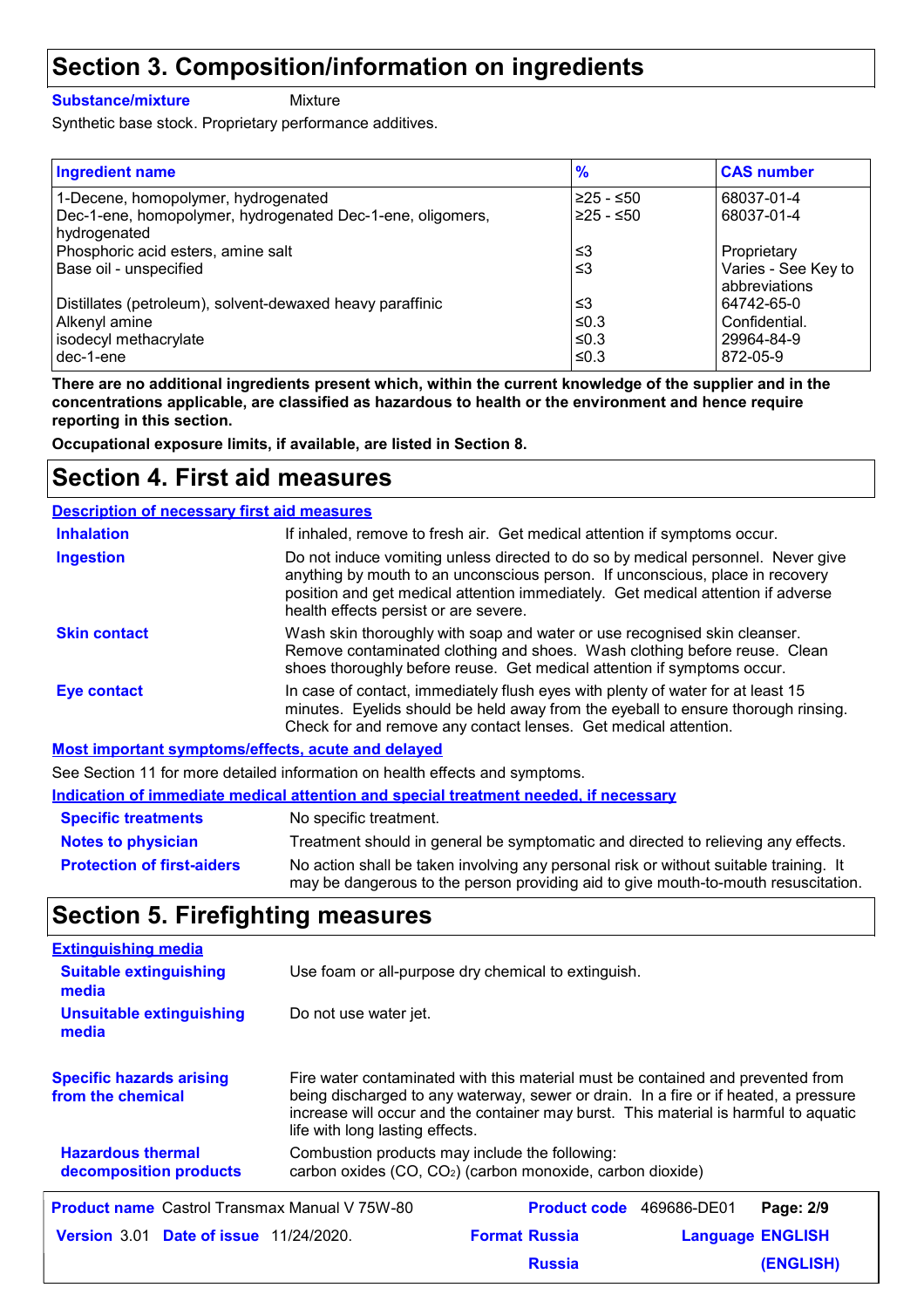## **Section 5. Firefighting measures**

| <b>Special protective actions</b><br>for fire-fighters   | Promptly isolate the scene by removing all persons from the vicinity of the incident if<br>there is a fire. No action shall be taken involving any personal risk or without<br>suitable training. |
|----------------------------------------------------------|---------------------------------------------------------------------------------------------------------------------------------------------------------------------------------------------------|
| <b>Special protective</b><br>equipment for fire-fighters | Fire-fighters should wear positive pressure self-contained breathing apparatus<br>(SCBA) and full turnout gear.                                                                                   |
|                                                          |                                                                                                                                                                                                   |

#### **Section 6. Accidental release measures**

|                                  | Personal precautions, protective equipment and emergency procedures                                                                                                                                                                                                                                                                                                                                                                  |
|----------------------------------|--------------------------------------------------------------------------------------------------------------------------------------------------------------------------------------------------------------------------------------------------------------------------------------------------------------------------------------------------------------------------------------------------------------------------------------|
| For non-emergency<br>personnel   | No action shall be taken involving any personal risk or without suitable training.<br>Evacuate surrounding areas. Keep unnecessary and unprotected personnel from<br>entering. Do not touch or walk through spilt material. Avoid breathing vapour or<br>mist. Provide adequate ventilation. Put on appropriate personal protective<br>equipment. Floors may be slippery; use care to avoid falling. Contact emergency<br>personnel. |
| For emergency responders         | Entry into a confined space or poorly ventilated area contaminated with vapour, mist<br>or fume is extremely hazardous without the correct respiratory protective equipment<br>and a safe system of work. Wear self-contained breathing apparatus. Wear a<br>suitable chemical protective suit. Chemical resistant boots. See also the<br>information in "For non-emergency personnel".                                              |
| <b>Environmental precautions</b> | Avoid dispersal of spilt material and runoff and contact with soil, waterways, drains<br>and sewers. Inform the relevant authorities if the product has caused environmental<br>pollution (sewers, waterways, soil or air). Water polluting material. May be harmful<br>to the environment if released in large quantities.                                                                                                          |

**Methods and material for containment and cleaning up**

Stop leak if without risk. Move containers from spill area. Approach the release from upwind. Prevent entry into sewers, water courses, basements or confined areas. Contain and collect spillage with non-combustible, absorbent material e.g. sand, earth, vermiculite or diatomaceous earth and place in container for disposal according to local regulations. Contaminated absorbent material may pose the same hazard as the spilt product. Dispose of via a licensed waste disposal contractor. **Large spill** Stop leak if without risk. Move containers from spill area. Absorb with an inert material and place in an appropriate waste disposal container. Dispose of via a licensed waste disposal contractor. **Small spill**

### **Section 7. Handling and storage**

#### **Precautions for safe handling**

| <b>Protective measures</b>                       | Put on appropriate personal protective equipment (see Section 8). Do not ingest.<br>Avoid contact with eyes, skin and clothing. Avoid breathing vapour or mist. Keep in<br>the original container or an approved alternative made from a compatible material,<br>kept tightly closed when not in use. Empty containers retain product residue and<br>can be hazardous. Do not reuse container. Avoid contact of spilt material and<br>runoff with soil and surface waterways. |  |  |  |
|--------------------------------------------------|-------------------------------------------------------------------------------------------------------------------------------------------------------------------------------------------------------------------------------------------------------------------------------------------------------------------------------------------------------------------------------------------------------------------------------------------------------------------------------|--|--|--|
| <b>Advice on general</b><br>occupational hygiene | Eating, drinking and smoking should be prohibited in areas where this material is<br>handled, stored and processed. Wash thoroughly after handling. Remove<br>contaminated clothing and protective equipment before entering eating areas. See<br>also Section 8 for additional information on hygiene measures.                                                                                                                                                              |  |  |  |

|                                               | <b>Product name</b> Castrol Transmax Manual V 75W-80 |                      | <b>Product code</b> 469686-DE01 | Page: 3/9 |
|-----------------------------------------------|------------------------------------------------------|----------------------|---------------------------------|-----------|
| <b>Version 3.01 Date of issue 11/24/2020.</b> |                                                      | <b>Format Russia</b> | <b>Language ENGLISH</b>         |           |
|                                               |                                                      | <b>Russia</b>        |                                 | (ENGLISH) |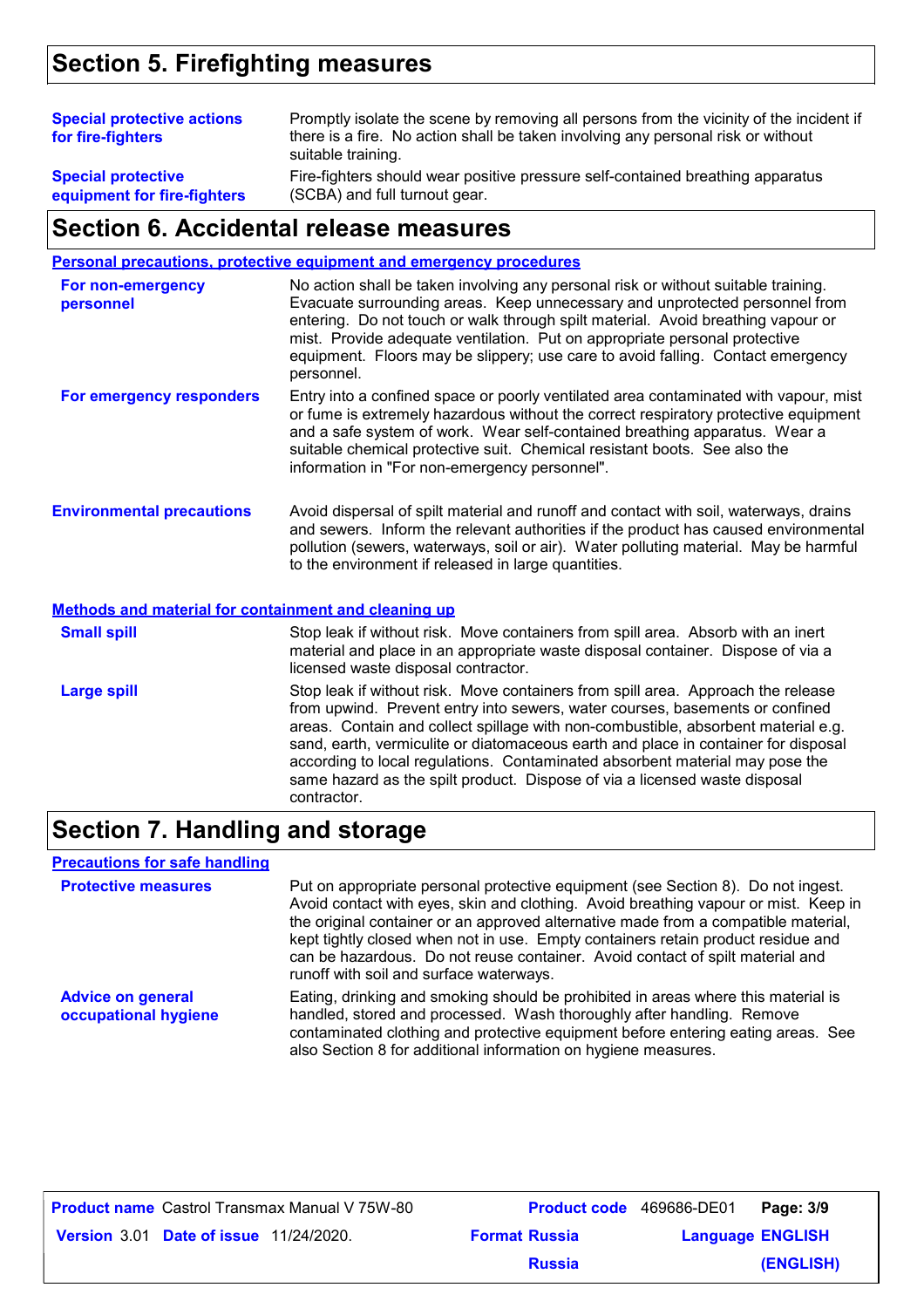## **Section 7. Handling and storage**

| Section 7. Handling and Storage                                           |                                                                                                                                                                                                                                                                                                                                                                                                                                                                                                                                                                                                                                                                                                                                                                                                                                                                                                                                                                                                               |
|---------------------------------------------------------------------------|---------------------------------------------------------------------------------------------------------------------------------------------------------------------------------------------------------------------------------------------------------------------------------------------------------------------------------------------------------------------------------------------------------------------------------------------------------------------------------------------------------------------------------------------------------------------------------------------------------------------------------------------------------------------------------------------------------------------------------------------------------------------------------------------------------------------------------------------------------------------------------------------------------------------------------------------------------------------------------------------------------------|
| <b>Conditions for safe storage,</b><br>including any<br>incompatibilities | Store in accordance with local regulations. Store in original container protected<br>from direct sunlight in a dry, cool and well-ventilated area, away from incompatible<br>materials (see Section 10) and food and drink. Keep container tightly closed and<br>sealed until ready for use. Store and use only in equipment/containers designed for<br>use with this product. Containers that have been opened must be carefully resealed<br>and kept upright to prevent leakage. Do not store in unlabelled containers. Use<br>appropriate containment to avoid environmental contamination.                                                                                                                                                                                                                                                                                                                                                                                                                |
| <b>Not suitable</b>                                                       | Prolonged exposure to elevated temperature                                                                                                                                                                                                                                                                                                                                                                                                                                                                                                                                                                                                                                                                                                                                                                                                                                                                                                                                                                    |
|                                                                           | Section 8. Exposure controls/personal protection                                                                                                                                                                                                                                                                                                                                                                                                                                                                                                                                                                                                                                                                                                                                                                                                                                                                                                                                                              |
| <b>Control parameters</b>                                                 |                                                                                                                                                                                                                                                                                                                                                                                                                                                                                                                                                                                                                                                                                                                                                                                                                                                                                                                                                                                                               |
| <b>Occupational exposure limits</b>                                       |                                                                                                                                                                                                                                                                                                                                                                                                                                                                                                                                                                                                                                                                                                                                                                                                                                                                                                                                                                                                               |
| None.                                                                     |                                                                                                                                                                                                                                                                                                                                                                                                                                                                                                                                                                                                                                                                                                                                                                                                                                                                                                                                                                                                               |
| <b>Appropriate engineering</b><br>controls                                | Provide exhaust ventilation or other engineering controls to keep the relevant<br>airborne concentrations below their respective occupational exposure limits.<br>All activities involving chemicals should be assessed for their risks to health, to<br>ensure exposures are adequately controlled. Personal protective equipment should<br>only be considered after other forms of control measures (e.g. engineering controls)<br>have been suitably evaluated. Personal protective equipment should conform to<br>appropriate standards, be suitable for use, be kept in good condition and properly<br>maintained.<br>Your supplier of personal protective equipment should be consulted for advice on<br>selection and appropriate standards. For further information contact your national<br>organisation for standards.<br>The final choice of protective equipment will depend upon a risk assessment. It is<br>important to ensure that all items of personal protective equipment are compatible. |
| <b>Environmental exposure</b><br>controls                                 | Emissions from ventilation or work process equipment should be checked to ensure<br>they comply with the requirements of environmental protection legislation. In some<br>cases, fume scrubbers, filters or engineering modifications to the process<br>equipment will be necessary to reduce emissions to acceptable levels.                                                                                                                                                                                                                                                                                                                                                                                                                                                                                                                                                                                                                                                                                 |

#### **Individual protection measures**

| <b>Hygiene measures</b>    | Wash hands, forearms and face thoroughly after handling chemical products, before<br>eating, smoking and using the lavatory and at the end of the working period.<br>Appropriate techniques should be used to remove potentially contaminated clothing.<br>Wash contaminated clothing before reusing. Ensure that eyewash stations and<br>safety showers are close to the workstation location.                                                                                                                                                                                                                                                                                                                                                                                                 |
|----------------------------|-------------------------------------------------------------------------------------------------------------------------------------------------------------------------------------------------------------------------------------------------------------------------------------------------------------------------------------------------------------------------------------------------------------------------------------------------------------------------------------------------------------------------------------------------------------------------------------------------------------------------------------------------------------------------------------------------------------------------------------------------------------------------------------------------|
| <b>Eye/face protection</b> | Safety glasses with side shields.                                                                                                                                                                                                                                                                                                                                                                                                                                                                                                                                                                                                                                                                                                                                                               |
| <b>Skin protection</b>     |                                                                                                                                                                                                                                                                                                                                                                                                                                                                                                                                                                                                                                                                                                                                                                                                 |
| <b>Hand protection</b>     | Wear protective gloves if prolonged or repeated contact is likely. Wear chemical<br>resistant gloves. Recommended: Nitrile gloves. The correct choice of protective<br>gloves depends upon the chemicals being handled, the conditions of work and use,<br>and the condition of the gloves (even the best chemically resistant glove will break<br>down after repeated chemical exposures). Most gloves provide only a short time of<br>protection before they must be discarded and replaced. Because specific work<br>environments and material handling practices vary, safety procedures should be<br>developed for each intended application. Gloves should therefore be chosen in<br>consultation with the supplier/manufacturer and with a full assessment of the<br>working conditions. |

|                                               | <b>Product name</b> Castrol Transmax Manual V 75W-80 | <b>Product code</b> 469686-DE01 |                         | Page: 4/9 |
|-----------------------------------------------|------------------------------------------------------|---------------------------------|-------------------------|-----------|
| <b>Version 3.01 Date of issue 11/24/2020.</b> |                                                      | <b>Format Russia</b>            | <b>Language ENGLISH</b> |           |
|                                               |                                                      | <b>Russia</b>                   |                         | (ENGLISH) |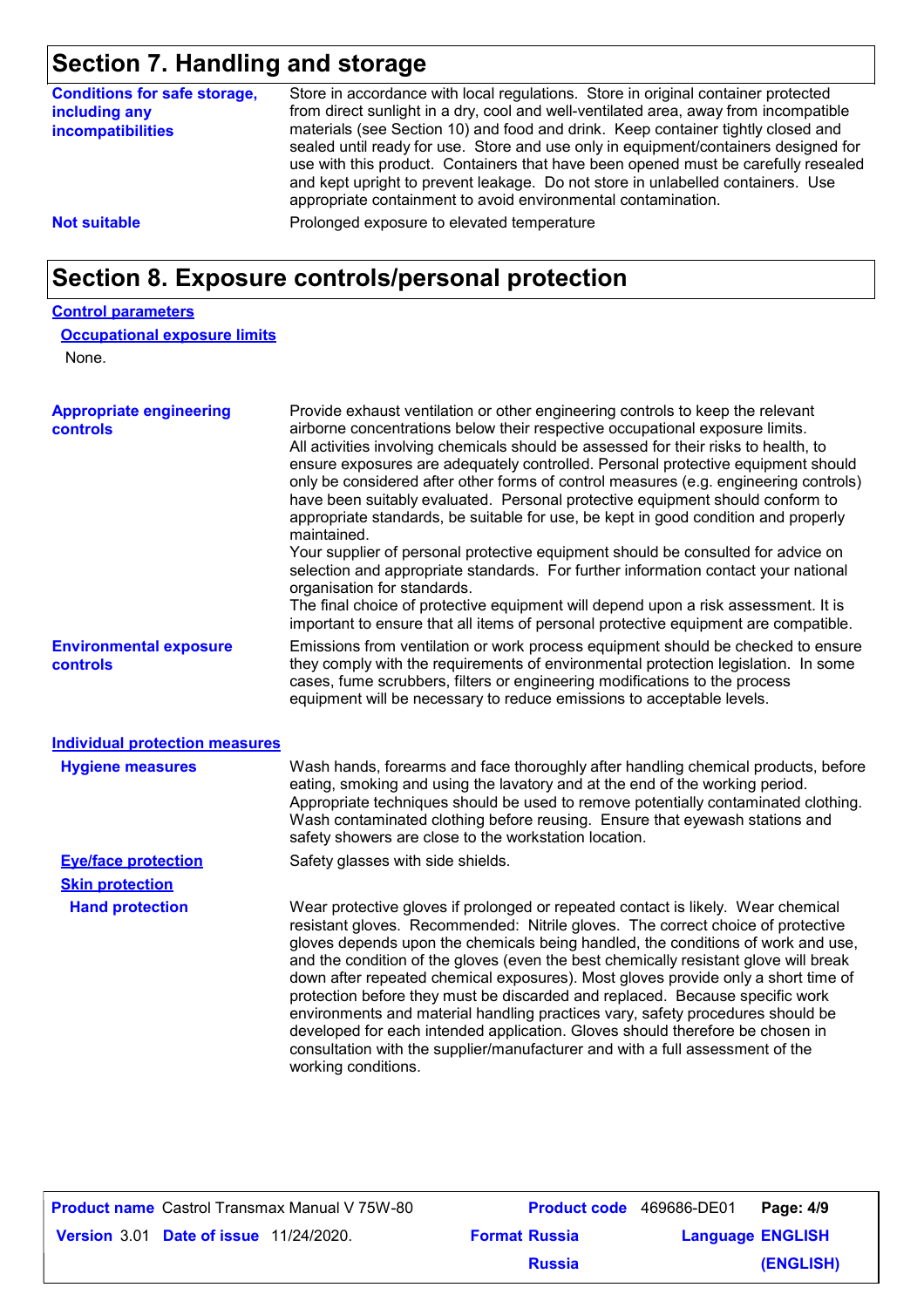## **Section 8. Exposure controls/personal protection**

| <b>Body protection</b>        | Use of protective clothing is good industrial practice.<br>Personal protective equipment for the body should be selected based on the task<br>being performed and the risks involved and should be approved by a specialist<br>before handling this product.<br>Cotton or polyester/cotton overalls will only provide protection against light<br>superficial contamination that will not soak through to the skin. Overalls should be<br>laundered on a regular basis. When the risk of skin exposure is high (e.g. when<br>cleaning up spillages or if there is a risk of splashing) then chemical resistant aprons<br>and/or impervious chemical suits and boots will be required. |
|-------------------------------|---------------------------------------------------------------------------------------------------------------------------------------------------------------------------------------------------------------------------------------------------------------------------------------------------------------------------------------------------------------------------------------------------------------------------------------------------------------------------------------------------------------------------------------------------------------------------------------------------------------------------------------------------------------------------------------|
| <b>Respiratory protection</b> | In case of insufficient ventilation, wear suitable respiratory equipment.<br>The correct choice of respiratory protection depends upon the chemicals being<br>handled, the conditions of work and use, and the condition of the respiratory<br>equipment. Safety procedures should be developed for each intended application.<br>Respiratory protection equipment should therefore be chosen in consultation with<br>the supplier/manufacturer and with a full assessment of the working conditions.                                                                                                                                                                                 |

## **Section 9. Physical and chemical properties**

| <b>Appearance</b>                                 |                                                                                                                               |
|---------------------------------------------------|-------------------------------------------------------------------------------------------------------------------------------|
| <b>Physical state</b>                             | Liquid.                                                                                                                       |
| <b>Colour</b>                                     | Amber.                                                                                                                        |
| <b>Odour</b>                                      | Not available.                                                                                                                |
| <b>Odour threshold</b>                            | Not available.                                                                                                                |
| pH                                                | Not available.                                                                                                                |
| <b>Melting point</b>                              | Not available.                                                                                                                |
| <b>Boiling point</b>                              | Not available.                                                                                                                |
| <b>Flash point</b>                                | Open cup: >200°C (>392°F) [Cleveland.]                                                                                        |
| <b>Evaporation rate</b>                           | Not available.                                                                                                                |
| <b>Flammability (solid, gas)</b>                  | Not applicable. Based on - Physical state                                                                                     |
| Lower and upper explosive<br>(flammable) limits   | Not available.                                                                                                                |
| <b>Vapour pressure</b>                            | Not available.                                                                                                                |
| <b>Vapour density</b>                             | Not available.                                                                                                                |
| <b>Relative density</b>                           | Not available.                                                                                                                |
| <b>Density</b>                                    | <1000 kg/m <sup>3</sup> (<1 g/cm <sup>3</sup> ) at 15 <sup>°</sup> C                                                          |
| <b>Solubility</b>                                 | insoluble in water.                                                                                                           |
| <b>Partition coefficient: n-</b><br>octanol/water | Not available.                                                                                                                |
| <b>Auto-ignition temperature</b>                  | Not available.                                                                                                                |
| <b>Decomposition temperature</b>                  | Not available.                                                                                                                |
| <b>Viscosity</b>                                  | Kinematic: 40 mm <sup>2</sup> /s (40 cSt) at $40^{\circ}$ C<br>Kinematic: 8.1 mm <sup>2</sup> /s (8.1 cSt) at $100^{\circ}$ C |

## **Section 10. Stability and reactivity**

| <b>Reactivity</b>                            | No specific test data available for this product. Refer to Conditions to avoid and<br>Incompatible materials for additional information.                                   |
|----------------------------------------------|----------------------------------------------------------------------------------------------------------------------------------------------------------------------------|
| <b>Chemical stability</b>                    | The product is stable.                                                                                                                                                     |
| <b>Possibility of hazardous</b><br>reactions | Under normal conditions of storage and use, hazardous reactions will not occur.<br>Under normal conditions of storage and use, hazardous polymerisation will not<br>occur. |
|                                              |                                                                                                                                                                            |

| <b>Product name</b> Castrol Transmax Manual V 75W-80 |                      | Product code 469686-DE01 Page: 5/9 |           |
|------------------------------------------------------|----------------------|------------------------------------|-----------|
| <b>Version 3.01 Date of issue 11/24/2020.</b>        | <b>Format Russia</b> | <b>Language ENGLISH</b>            |           |
|                                                      | <b>Russia</b>        |                                    | (ENGLISH) |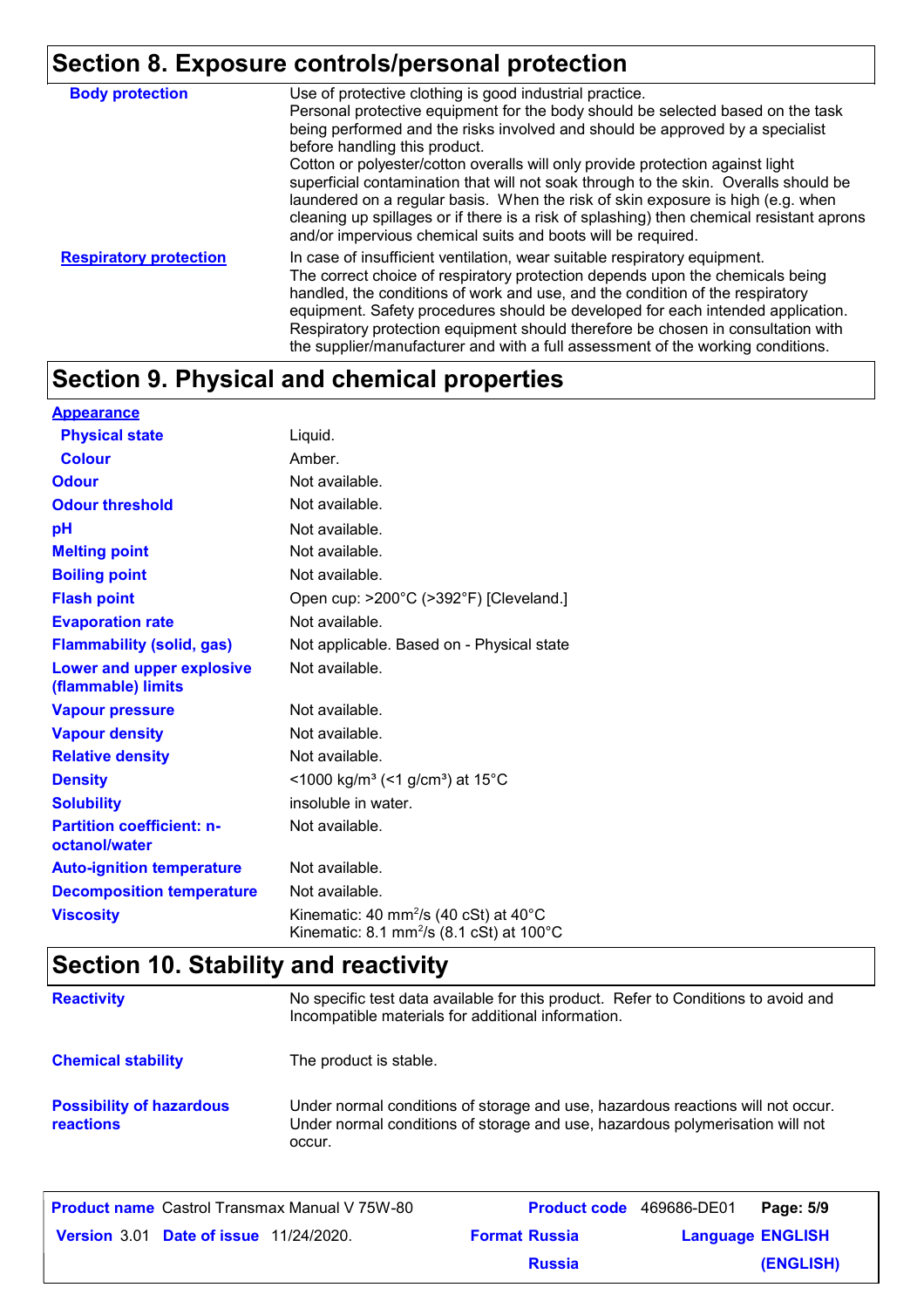## **Section 10. Stability and reactivity**

**Conditions to avoid** Avoid all possible sources of ignition (spark or flame).

**Incompatible materials** Reactive or incompatible with the following materials: oxidising materials.

#### **Hazardous decomposition products**

Under normal conditions of storage and use, hazardous decomposition products should not be produced.

## **Section 11. Toxicological information**

#### **Information on toxicological effects**

**Specific target organ toxicity (single exposure)**

| <b>Name</b>                                                                                                                                                                                                                    | <b>Category</b> | <b>Route of</b><br>exposure | <b>Target organs</b>            |
|--------------------------------------------------------------------------------------------------------------------------------------------------------------------------------------------------------------------------------|-----------------|-----------------------------|---------------------------------|
| Alkenyl amine                                                                                                                                                                                                                  | Category 3      | Not applicable.             | Respiratory tract<br>irritation |
| Specific target organ toxicity (repeated exposure)                                                                                                                                                                             |                 |                             |                                 |
| <b>Name</b>                                                                                                                                                                                                                    | <b>Category</b> | <b>Route of</b><br>exposure | <b>Target organs</b>            |
| Alkenyl amine                                                                                                                                                                                                                  | Category 2      | Not determined              | Not determined                  |
| Annual and the model of the second contract of the second of the second of the second of the second of the second of the second of the second of the second of the second of the second of the second of the second of the sec |                 |                             |                                 |

**Aspiration hazard**

| <b>Name</b>                                                | <b>Result</b>                         |
|------------------------------------------------------------|---------------------------------------|
| 1-Decene, homopolymer, hydrogenated                        | <b>ASPIRATION HAZARD - Category 1</b> |
| Dec-1-ene, homopolymer, hydrogenated Dec-1-ene, oligomers, | <b>ASPIRATION HAZARD - Category 1</b> |
| hydrogenated                                               |                                       |
| Base oil - unspecified                                     | <b>ASPIRATION HAZARD - Category 1</b> |
| Distillates (petroleum), solvent-dewaxed heavy paraffinic  | <b>ASPIRATION HAZARD - Category 1</b> |
| Alkenyl amine                                              | <b>ASPIRATION HAZARD - Category 1</b> |
| I dec-1-ene                                                | <b>ASPIRATION HAZARD - Category 1</b> |

**Information on likely routes of exposure** Routes of entry anticipated: Dermal, Inhalation.

| <b>Potential acute health effects</b> |                                                                                                     |
|---------------------------------------|-----------------------------------------------------------------------------------------------------|
| <b>Eye contact</b>                    | No known significant effects or critical hazards.                                                   |
| <b>Inhalation</b>                     | Vapour inhalation under ambient conditions is not normally a problem due to low<br>vapour pressure. |
| <b>Skin contact</b>                   | Defatting to the skin. May cause skin dryness and irritation.                                       |
| <b>Ingestion</b>                      | No known significant effects or critical hazards.                                                   |

#### **Symptoms related to the physical, chemical and toxicological characteristics**

| Eye contact         | No specific data.                                                                                                           |
|---------------------|-----------------------------------------------------------------------------------------------------------------------------|
| <b>Inhalation</b>   | May be harmful by inhalation if exposure to vapour, mists or fumes resulting from<br>thermal decomposition products occurs. |
| <b>Skin contact</b> | Adverse symptoms may include the following:<br>irritation<br>dryness<br>cracking                                            |
| <b>Ingestion</b>    | No specific data.                                                                                                           |

#### **Delayed and immediate effects as well as chronic effects from short and long-term exposure**

| <b>Eye contact</b> |
|--------------------|
|                    |

Potential risk of transient stinging or redness if accidental eye contact occurs.

| <b>Product name</b> Castrol Transmax Manual V 75W-80 |                      | <b>Product code</b> 469686-DE01 | Page: 6/9 |
|------------------------------------------------------|----------------------|---------------------------------|-----------|
| <b>Version 3.01 Date of issue 11/24/2020.</b>        | <b>Format Russia</b> | <b>Language ENGLISH</b>         |           |
|                                                      | <b>Russia</b>        |                                 | (ENGLISH) |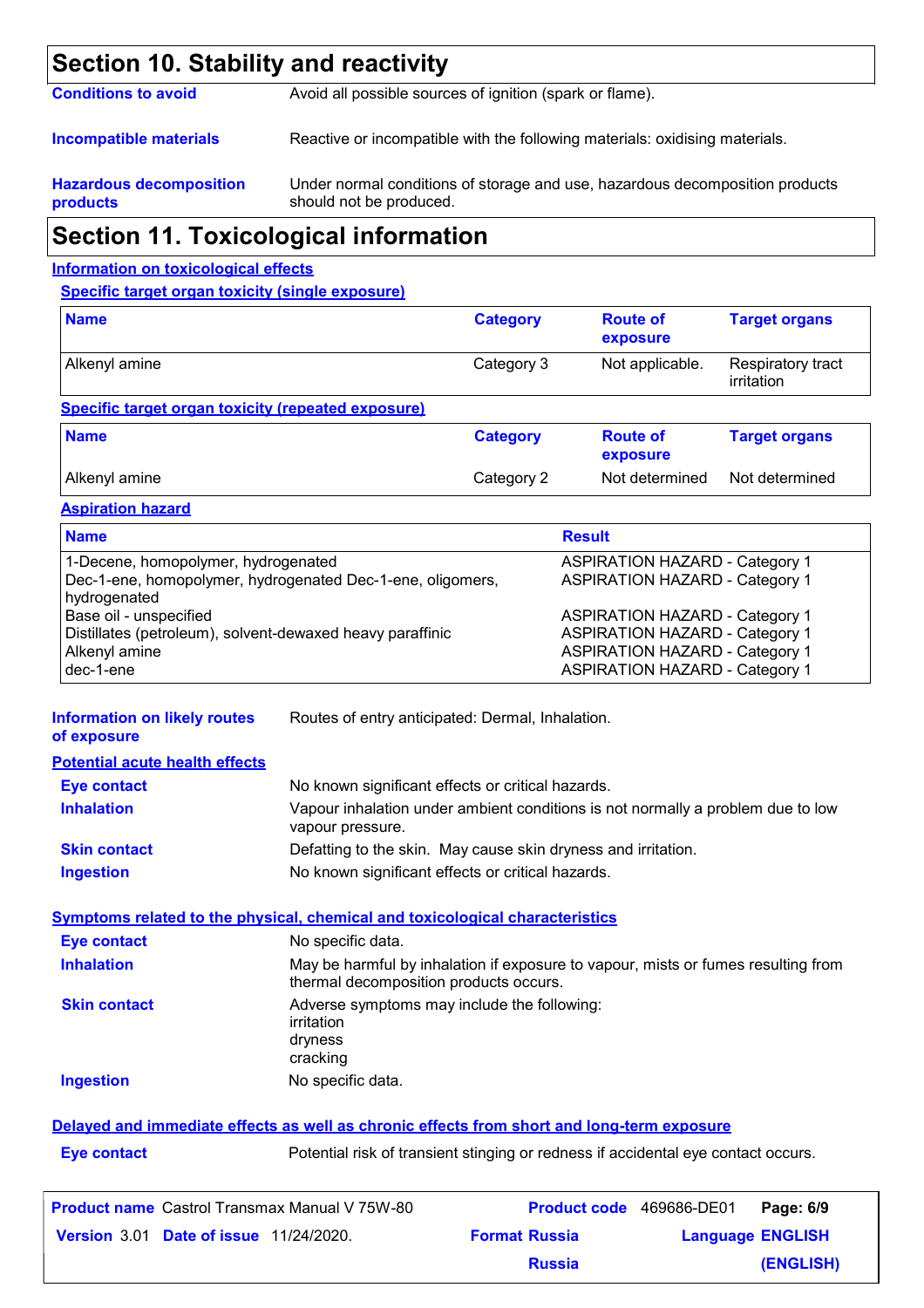## **Section 11. Toxicological information**

| <b>Inhalation</b>                       | Overexposure to the inhalation of airborne droplets or aerosols may cause irritation<br>of the respiratory tract. |
|-----------------------------------------|-------------------------------------------------------------------------------------------------------------------|
| <b>Skin contact</b>                     | Prolonged or repeated contact can defat the skin and lead to irritation, cracking and/<br>or dermatitis.          |
| <b>Ingestion</b>                        | Ingestion of large quantities may cause nausea and diarrhoea.                                                     |
| <b>Potential chronic health effects</b> |                                                                                                                   |
| <b>General</b>                          | No known significant effects or critical hazards.                                                                 |
| <b>Carcinogenicity</b>                  | No known significant effects or critical hazards.                                                                 |
| <b>Mutagenicity</b>                     | No known significant effects or critical hazards.                                                                 |
| <b>Teratogenicity</b>                   | No known significant effects or critical hazards.                                                                 |
| <b>Developmental effects</b>            | No known significant effects or critical hazards.                                                                 |
| <b>Fertility effects</b>                | No known significant effects or critical hazards.                                                                 |

#### **Numerical measures of toxicity**

**Acute toxicity estimates**

| .            |                  |
|--------------|------------------|
| <b>Route</b> | <b>ATE value</b> |
| Oral         | 19047.62 mg/kg   |

### **Section 12. Ecological information**

**Environmental effects** This material is harmful to aquatic life with long lasting effects.

#### **Persistence and degradability**

Not expected to be rapidly degradable.

#### **Bioaccumulative potential**

This product is not expected to bioaccumulate through food chains in the environment.

| <b>Mobility in soil</b><br><b>Mobility</b> | Spillages may penetrate the soil causing ground water contamination.                                                      |
|--------------------------------------------|---------------------------------------------------------------------------------------------------------------------------|
| <b>Other ecological information</b>        | Spills may form a film on water surfaces causing physical damage to organisms.<br>Oxygen transfer could also be impaired. |

### **Section 13. Disposal considerations**

The generation of waste should be avoided or minimised wherever possible. Significant quantities of waste product residues should not be disposed of via the foul sewer but processed in a suitable effluent treatment plant. Dispose of surplus and non-recyclable products via a licensed waste disposal contractor. Disposal of this product, solutions and any by-products should at all times comply with the requirements of environmental protection and waste disposal legislation and any regional local authority requirements. Waste packaging should be recycled. Incineration or landfill should only be considered when recycling is not feasible. This material and its container must be disposed of in a safe way. Care should be taken when handling emptied containers that have not been cleaned or rinsed out. Empty containers or liners may retain some product residues. Avoid dispersal of spilt material and runoff and contact with soil, waterways, drains and sewers. **Disposal methods**

| <b>Product name</b> Castrol Transmax Manual V 75W-80 |                      | <b>Product code</b> 469686-DE01 | Page: 7/9 |
|------------------------------------------------------|----------------------|---------------------------------|-----------|
| <b>Version 3.01 Date of issue 11/24/2020.</b>        | <b>Format Russia</b> | <b>Language ENGLISH</b>         |           |
|                                                      | <b>Russia</b>        |                                 | (ENGLISH) |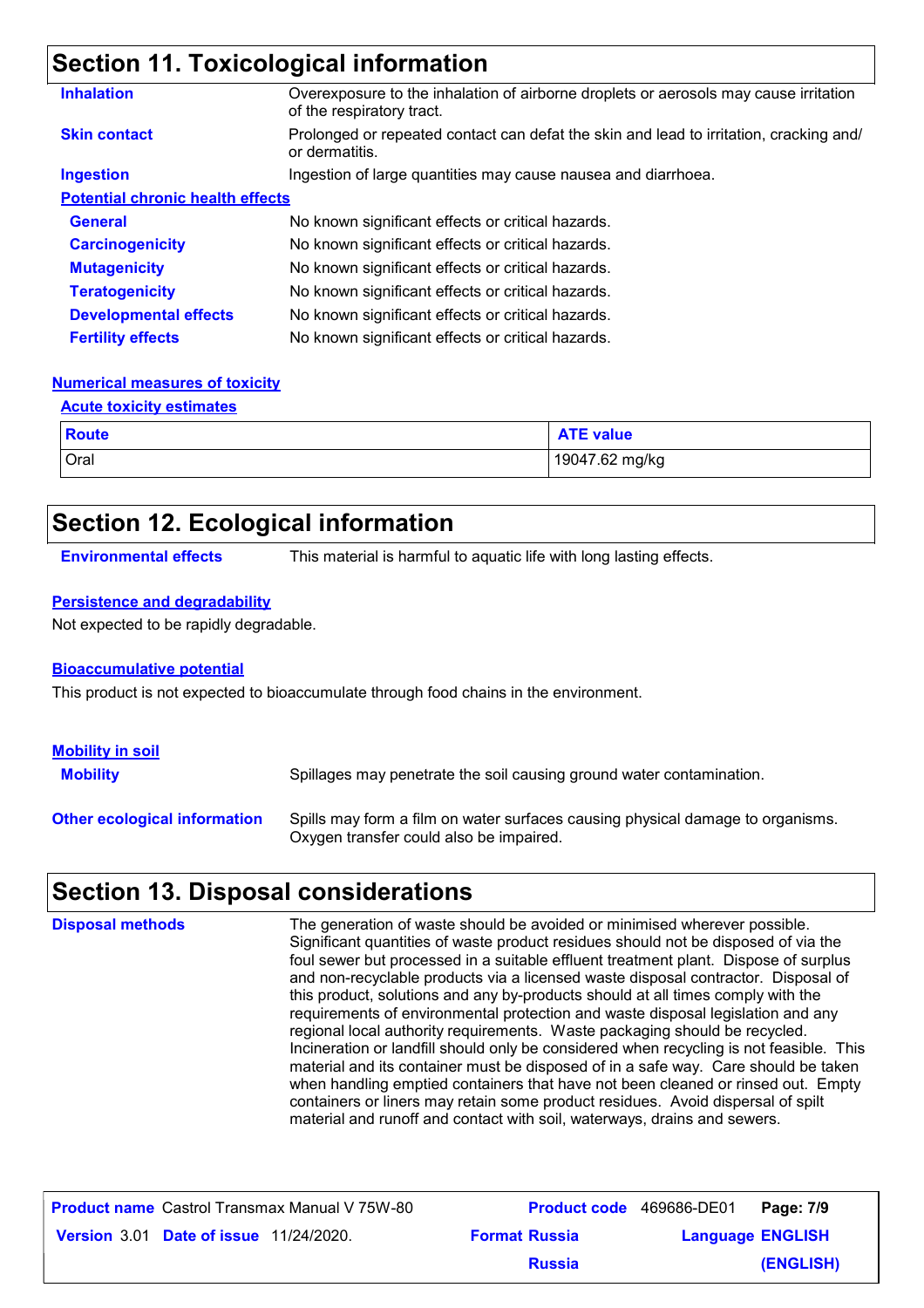## **Section 14. Transport information**

|                                      | <b>IMDG</b>              | <b>IATA</b>    |  |
|--------------------------------------|--------------------------|----------------|--|
| <b>UN number</b>                     | Not regulated.           | Not regulated. |  |
| <b>UN proper</b><br>shipping name    | $\overline{\phantom{a}}$ | ٠              |  |
| <b>Transport hazard</b><br>class(es) | $\overline{\phantom{a}}$ | ٠              |  |
| <b>Packing group</b>                 | $\overline{\phantom{a}}$ | ٠              |  |
| <b>Environmental</b><br>hazards      | No.                      | No.            |  |
| <b>Additional</b><br>information     | ٠                        | ٠              |  |

**Special precautions for user** Not available.

## **Section 15. Regulatory information**

#### **Regulation according to other foreign laws**

| <b>REACH Status</b>                                             | The company, as identified in Section 1, sells this product in the EU in compliance<br>with the current requirements of REACH. |
|-----------------------------------------------------------------|--------------------------------------------------------------------------------------------------------------------------------|
| <b>United States inventory</b><br>(TSCA 8b)                     | All components are active or exempted.                                                                                         |
| <b>Australia inventory (AICS)</b>                               | All components are listed or exempted.                                                                                         |
| <b>Canada inventory</b>                                         | All components are listed or exempted.                                                                                         |
| <b>China inventory (IECSC)</b>                                  | All components are listed or exempted.                                                                                         |
| <b>Japan inventory (ENCS)</b>                                   | All components are listed or exempted.                                                                                         |
| <b>Korea inventory (KECI)</b>                                   | All components are listed or exempted.                                                                                         |
| <b>Philippines inventory</b><br>(PICCS)                         | All components are listed or exempted.                                                                                         |
| <b>Taiwan Chemical</b><br><b>Substances Inventory</b><br>(TCSI) | All components are listed or exempted.                                                                                         |

## **Section 16. Other information**

| <b>History</b>                    |                            |
|-----------------------------------|----------------------------|
| <b>Date of printing</b>           | 11/24/2020                 |
| Date of issue/Date of<br>revision | 11/24/2020                 |
| Date of previous issue            | 10/22/2020                 |
| <b>Version</b>                    | 3.01                       |
| <b>Prepared by</b>                | <b>Product Stewardship</b> |

**Date of issue** 11/24/2020. **Version** 3.01 **Format Russia Language Product name** Castrol Transmax Manual V 75W-80 **Product code** 469686-DE01 **Page: 8/9** | **Language ENGLISH (ENGLISH)** Product code 469686-DE01 Page: 8/9 **Russia**